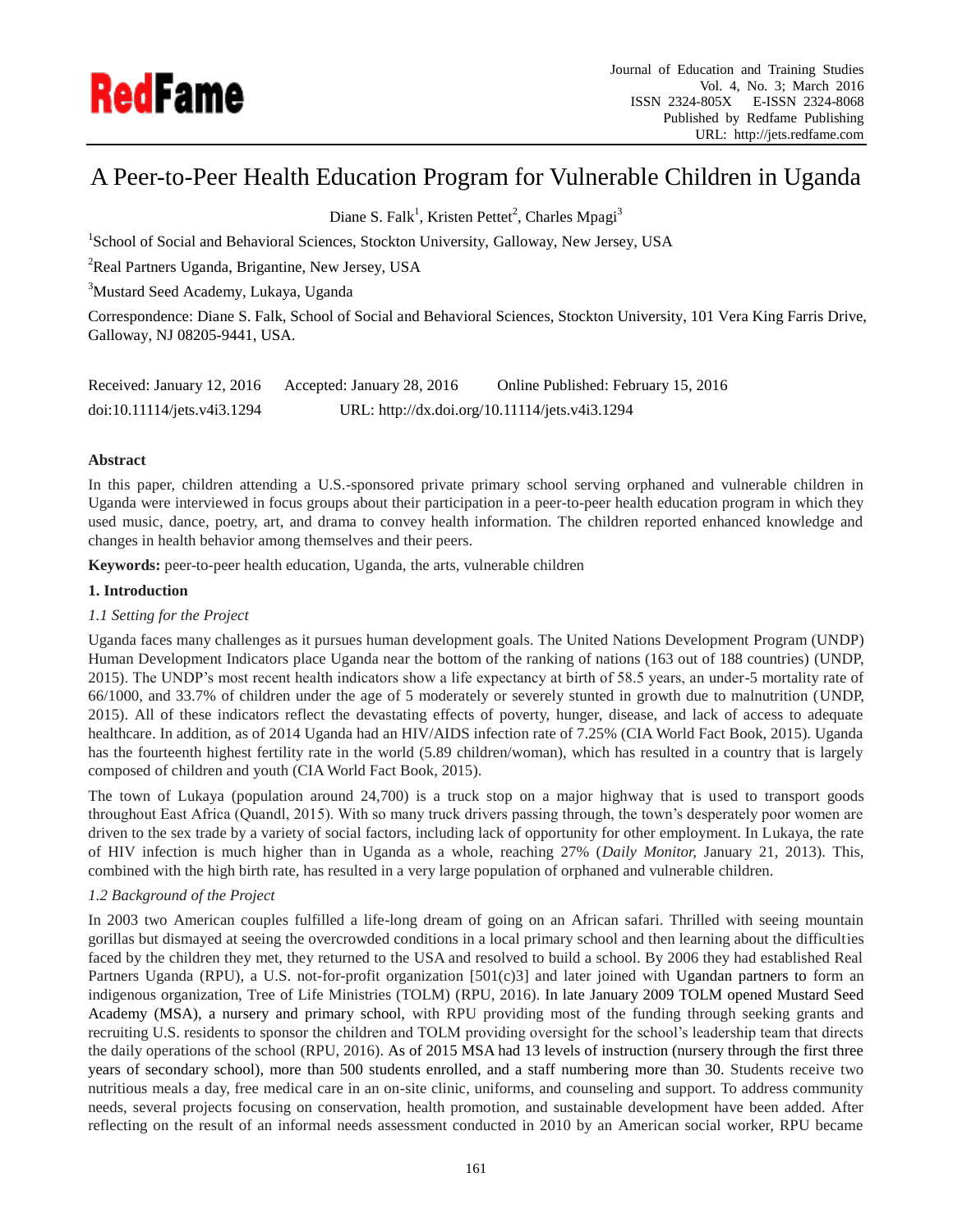convinced that the students would benefit from an extracurricular program that would engage them in something both useful and fun—a peer-to-peer health education program using the arts.

In 2012 in response to this idea, RPU and TOLM recruited an American woman with a degree in community health education as the Health Programs Coordinator (HPC). Her charge was to launch *Child-to-Child*, a peer-led health education program that uses music, dance, poetry, art, and drama to educate Mustard Seed Academy children about disease prevention and health promotion. The program was to center on building confidence, identifying and expanding upon students' strengths, and using culturally significant art forms to spread information about a variety of health topics.

## *1.3 Relevant Scholarship*

The recent history of Uganda has proven the efficacy of health education. According to estimates by the U.S. Census Bureau/Joint United Nations Program on HIV/AIDS (UNAIDS), the national prevalence of HIV in Uganda dropped dramatically from a high of approximately 15 percent in 1991 to 5 percent by 2001 (although there has been an increase since then) (Hogle, 2002). This change has been principally attributed to a high level of political support, planning, and health education (Hogle, 2002).

Peer-to-peer health education models with youth have been studied. For example, Dunn, Ross, Caines & Howorth (1998) compared the effectiveness of nurse-led versus peer-led school-based HIV/AIDS prevention education programs in a Canadian high school, finding that, although both were effective, the peer leaders were more effective than the nurses in enhancing students' knowledge, attitudes, self-efficacy, and behavioral intensions. A number of other studies have argued that students are able to reach their peers in ways that might not be accessible to adults (Kelly et al., 2006; Kocken, Voorham & Brandsma, 2001; Mellanby, Rees & Tripp, 2000; Price & Knibbs, 2009), suggesting that a peer health education model might be appropriate. Norton & Mutonyi (2007) used such a model with 160 secondary school students in four Ugandan schools. The students participated in extracurricular HIV/AIDS clubs that used drama, popular culture, and community outreach as program strategies. Students were encouraged to take leadership in designing the program. Much of the current research on peer education programs highlights sexual health curricula with adolescents (Medley, Kennedy, O'Reilly & Sweat, 2009; Hampton, Fahlman, Goertzen & Jeffery, 2005, Warwick & Aggleton, 2004, Rabielpoor, Taskin, & Mikaili, 2011, Ebreo, Feist-Price, Siewe, & Zimmerman, 2002, Barrett & Bissell, 2005, Norton & Mutonyi, 2007, Kim & Free, 2008). The program described in this paper is unique in that it covered a wide range of topics to reach *primary* school aged students in several areas of health.

The design and implementation of an effective peer-led health education program in a developing country is a challenge, due to cultural, socio-economic, and community barriers. Previously successful peer-led health education programs have incorporated the use of enjoyable activities to share information and engage students on a different level (Burrows & Olsen, 1998); resulting in higher motivation to participate and retention of information from student participants (Ebreo et al., 2002). Aware of both the challenges and potential benefits of peer-led programs, the leadership of RPU and TOLM sought to develop a program that would meet the unique needs of the MSA community.

#### *1.4 Development of the Program*

The HPC worked collaboratively with MSA Administration at the beginning of program development to generate ideas for sustainable outcomes. The Headmaster recommended the establishment of a team made up of teachers, nurses, and the HPC to facilitate the program, arguing that any efforts made by the HPC during her time in Lukaya would disappear unless she would share this knowledge with the Ugandan teachers and nurses. Agreeing with this suggestion, the HPC requested that the Headmaster compile a list of teachers he felt had strong qualities of leadership, work ethic, knowledge of science, and/or artistic ability. Together, the Headmaster and HPC were able to narrow this list to two teachers and both school nurses. The HPC and these facilitators comprised the five Team Facilitators that co-developed and led the program.

Another plan to assure sustainability of the program materialized in the selection of student participants. The HPC charged the other Team Facilitators and Headmaster with the task of identifying 5-7 students from primary levels 5, 6, and 7 who would serve as qualified candidates. The mixed grade levels ensured that as older students moved on to secondary school, younger members would continue the program as "returners" during the next school year. Returners bring with them a foundation of knowledge about health from the previous year and an understanding of program goals and expectations. Team Facilitators defined a qualified candidate as a student with an interest in health, artistic ability, and desire to teach and learn. The HPC advised Team Facilitators and Headmaster to identify an equal number of boys and girls and not to distinguish between shy or outgoing students. As a result, informal invitations to join the program were distributed to the final 21 candidates, and 19 students accepted.

At the start of the Child-to-Child program, there were 10 girls and 9 boys and an evenly distributed number of students from P-5, P-6, and P-7. (Three additional males joined by the end of  $2<sup>nd</sup>$  term to increase the number of drummers during school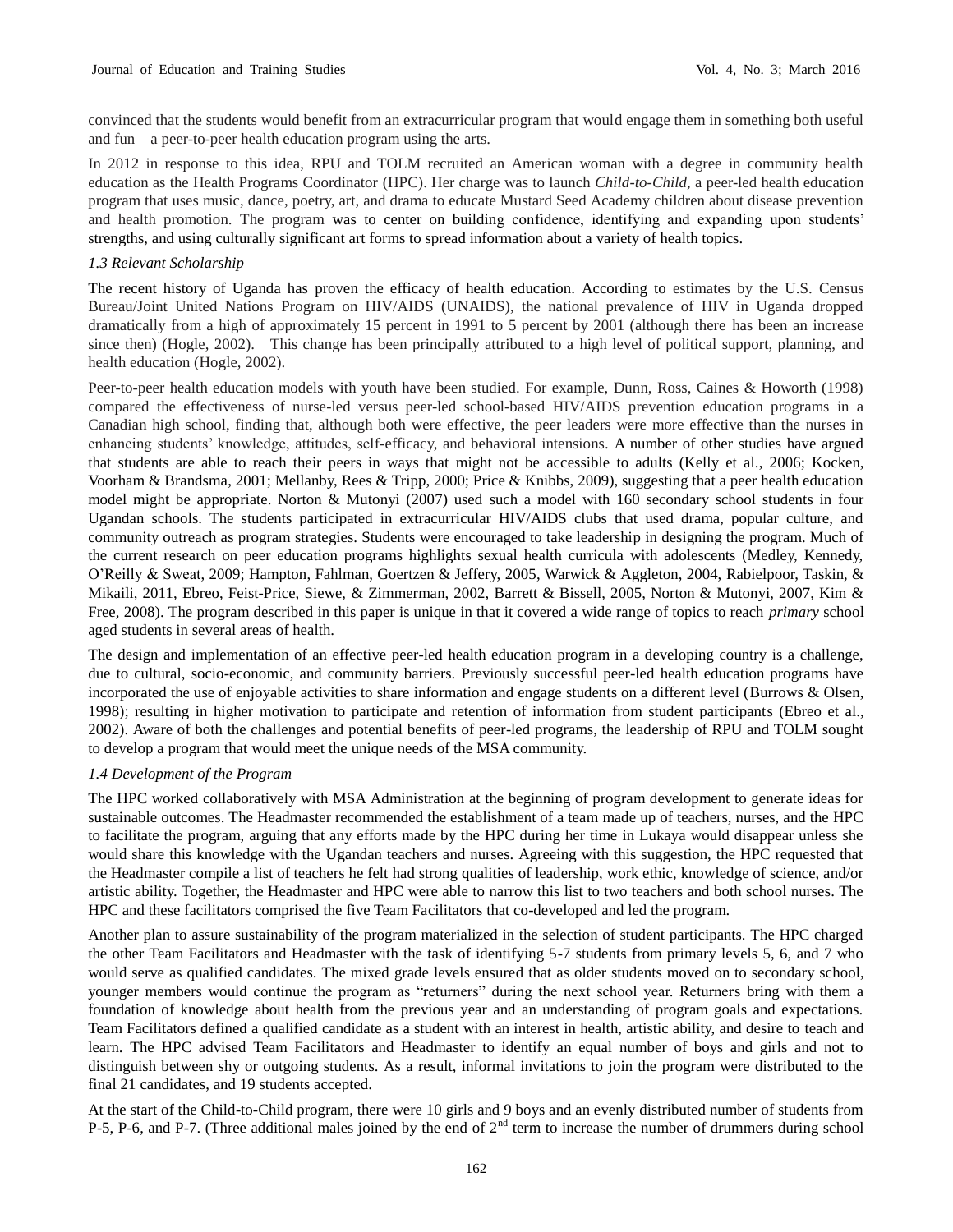performances.) The group met twice a week from March to November during the 2012 school year, with optional meetings taking place once a week between terms.

As a team, the facilitators taught this selected group of 21 student leaders about a variety of health topics. The students enthusiastically took ownership of the program by asking to change its name. Child-to-Child became known as the Mustard Seed Health Team (MSHT). Students were encouraged to develop materials to teach their peers and create a platform for that health education to occur.

The curriculum, carefully designed by the HPC and the Team Facilitators, consisted of three phases, which systematically occurred during one school year. The first phase of the curriculum aimed to educate student participants about the health topics. During the first lessons, Team Facilitators encouraged the student group to create a list of health topics about which they were curious. This approach addresses one of the concerns raised in a recent critique of peer health education programs—lack of youth participation in planning the programs (Price & Knibbs, 2009). After compiling the final student list, Team Facilitators worked with the TOLM Leadership to expand the list to include any other health concerns not previously present. In an effort to introduce all health topics in a logical pattern, the HPC and nurses worked together to establish a meaningful outline to the curriculum. To ensure student comfort-level with themselves, their peers, and the Team Facilitators, the nurses and the HPC introduced difficult-to-discuss topics at a gradual pace. This gave the facilitators ample time to build trust, establish a fun and safe environment for learning, and identify the needs of individual students. The final education curriculum included (listed in order of instruction): immunization, prevention of communicable diseases, hygiene and sanitation, introduction to germs, malaria prevention, personal safety and avoiding bad peer groups, boys' puberty, girls' puberty, HIV/AIDS prevention, STI prevention, healthy and unhealthy relationships, nutrition and dietary supplementation, and a cumulative review (Author, 2012).

The HPC worked closely with each teacher and nurse to identify and capitalize on his or her strengths in teaching. Over the course of the first term, each Team Facilitator had the opportunity to design lessons during weekly Team Facilitator collaboration meetings.

The material and instructional development phase of the curriculum began during the end of second term and introduced a variety of teaching methods to the students. There was strong emphasis on providing an opportunity for students to design their own teaching tools, because students hold the advantage of understanding the perspective of their peers. These included poetry, posters, dramas, facilitated group discussions, and songs.

Collaborative efforts between Team Facilitators were required most during this phase, because each facilitator brought unique talents and experiences to these developmental lessons. One of the facilitators was a talented musician and lyricist and was able to work closely with students to write songs about a variety of health topics. Another facilitator had performed with the African Children's Choir when she was a primary student and was able to use her experiences to choreograph and refine these musical performances. Yet another facilitator worked with groups of students to develop their ideas for using poetry to illustrate health promotion and disease prevention concepts. Together, the five facilitators assisted students in developing 14 poems (ranging across all health topics), 10 classroom posters, 3 dramas, 1 facilitated group discussion, and 3 songs within the 2012 school year.

The final phase of the curriculum required students to work in small groups and choose a health topic to review and design one teaching method to use in educating the new members of the next school year. For example, students working with the topic "Safety and Avoiding Bad Peer Groups" wrote and performed a poem condemning adults who defile young children. A group working with the topic of puberty created an interactive lesson using a poster as a visual aid. They led a discussion about signs of puberty to help their peers better understand the similarities and differences in boys' and girls' experiences during development. The team had several weeks to prepare, rehearse, and then perform these teachings to the newest health team members at the end of third term. Team Facilitators modified many of the learning tools designed by students for use during a school wide health education assembly at the start of the first term in 2013.

Team Facilitators recognized an opportunity for participants to develop as empowered leaders of the school and community. During curriculum development, Team Facilitators worked together to create purpose-driven activities for the beginning and end of each lesson. These activities challenged students to improve their public speaking abilities, build confidence, and foster creativity. This area had perhaps the greatest improvement from the program. During the first weeks of the MSHT, only 4 out of 19 students were able to answer questions without mumbling their words and facing the ground when they spoke; by the end of the program, all 21 students were able to not only answer questions, but also give school-wide presentations with confidence.

The first school-wide education project coincided with another health program. The TOLM Leadership charged the MSHT with the task of teaching the whole MSA community (students, teachers, and staff) about *Artemesia*, a tea that can reduce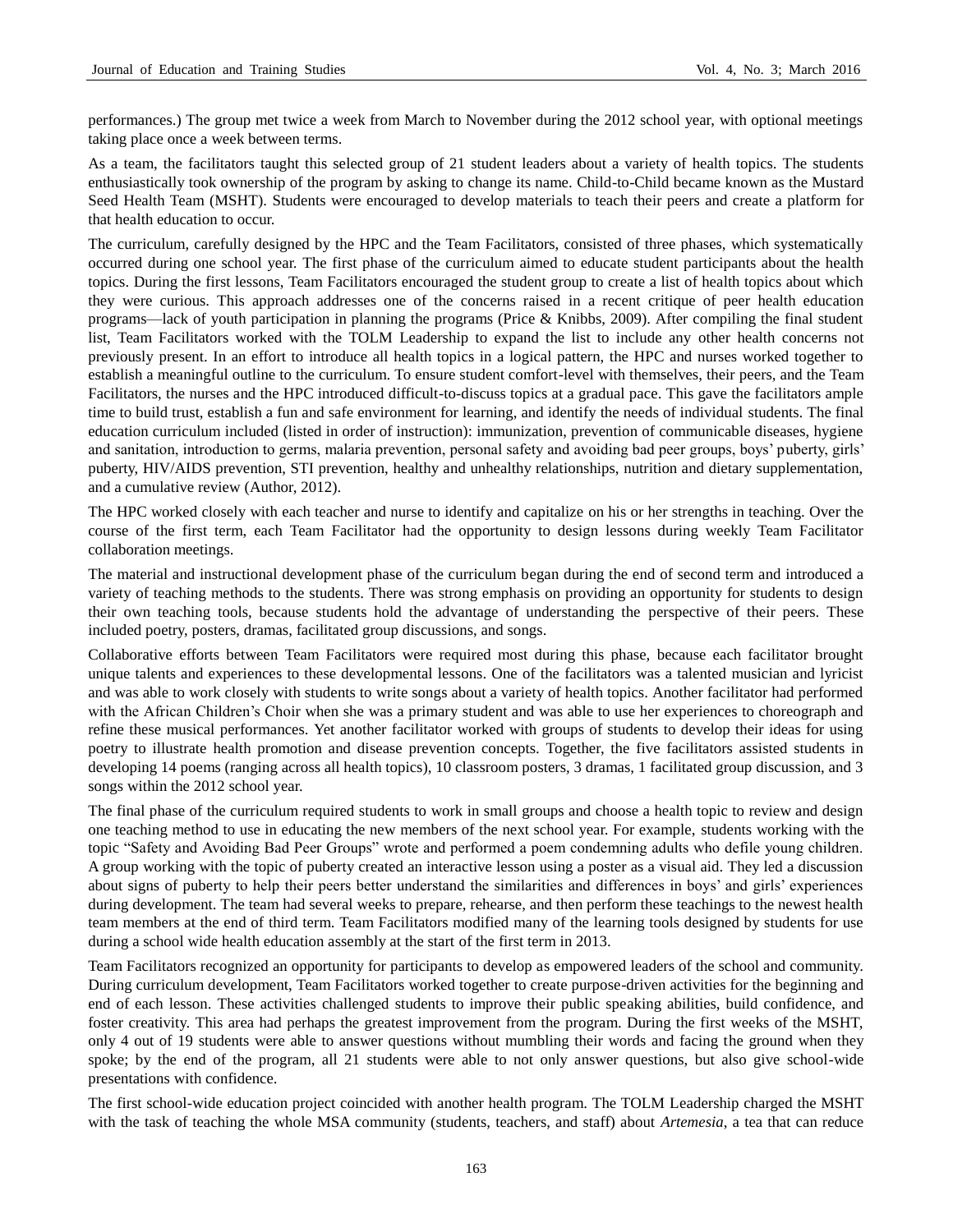the risk of malaria if taken twice a week. The tea is extremely bitter, and TOLM Leadership was doubtful that students would ever agree to take it. However, the MSHT and the Team Facilitators wrote and choreographed a song about drinking the tea twice a week and the students performed the song for all grade levels the day before the school-wide implementation of the tea program. Despite the bitter taste and previous community-wide negative connotations about *Artemesia* tea, the program received a 100% turnout of students taking the tea. This high turnout continued through the remaining two terms of school and the school health clinic noted a slight drop in malaria incidence by the end of the school year. This example highlights the MSHT's ability to motivate their peers effectively in order to change or improve health behaviors.

In the beginning of the 2013 school year, the American social work professor returned to Lukaya and conducted focus groups with the MSHT to garner the children's perspectives on what they had learned through the program and how effective it had been in changing their own health behaviors and those of their fellow students at MSA.

## **2. Method**

Students who participated in the MSHT as peer educators were asked to participate in focus groups to discuss what they learned about the health topics covered in the program and about how they may have benefited from their participation. Two focus groups were held in February 2013, both with students who had participated in the MSHT during the previous academic year (February-December 2012). The first group (9 students) consisted of students who were still in primary school in February 2013. The second group (10 students) was composed of students who had moved up from Primary 7 to the first year of secondary school. All participants were volunteers. Children were asked to sign a statement that they assented to participate, and the Headmaster gave his consent. This study was submitted to and approved by the Institutional Research Board of Stockton University.

Since all students had been in primary school the previous year and had all participated in one group with one curriculum, the results of the two focus groups were combined. Students were asked to respond to five questions. The focus groups were audio recorded and transcribed by an individual who was well acquainted with the Ugandan accented English spoken by the children. Students were interviewed at the very beginning of the 2013-14 academic year and asked to reflect back on their learning in the program from the previous academic year. Although students might have forgotten some of what they learned during the two-month school holiday, it would be expected that they would remember the content that they believed to be most significant and relevant to their lives. Despite their lack of familiarity with the facilitator of the focus group, students appeared eager to participate and exhibited no reticence about answering the questions posed. Their responses were recorded and analyzed for themes.

## **3. Results**

There were 21 responses to the first question posed: "What made you want to join the Health Team?" The following table summarizes the students' responses.

| Table 1. Students' Motivation to Join the Health Team |  |  |
|-------------------------------------------------------|--|--|
|-------------------------------------------------------|--|--|

| Motivation to Learn More About: | Number of Times Mentioned |
|---------------------------------|---------------------------|
| Disease prevention              | h                         |
| Personal hygiene and sanitation |                           |
| Immunity and immunization       |                           |
| Personal health                 |                           |
| Boys' and girls' puberty        |                           |
| Personal safety                 |                           |
| Avoiding bad peer groups        |                           |
| Nutrition                       |                           |
| Enhancing the health of others  |                           |
| Widening my knowledge           |                           |
| Passing exams                   |                           |

Students' concerns about protecting their health appear to be the most frequently mentioned factor motivating them to join the Health team.

The following table summarizes the responses to the next question: "What have you learned so far as a member of the Health Team?"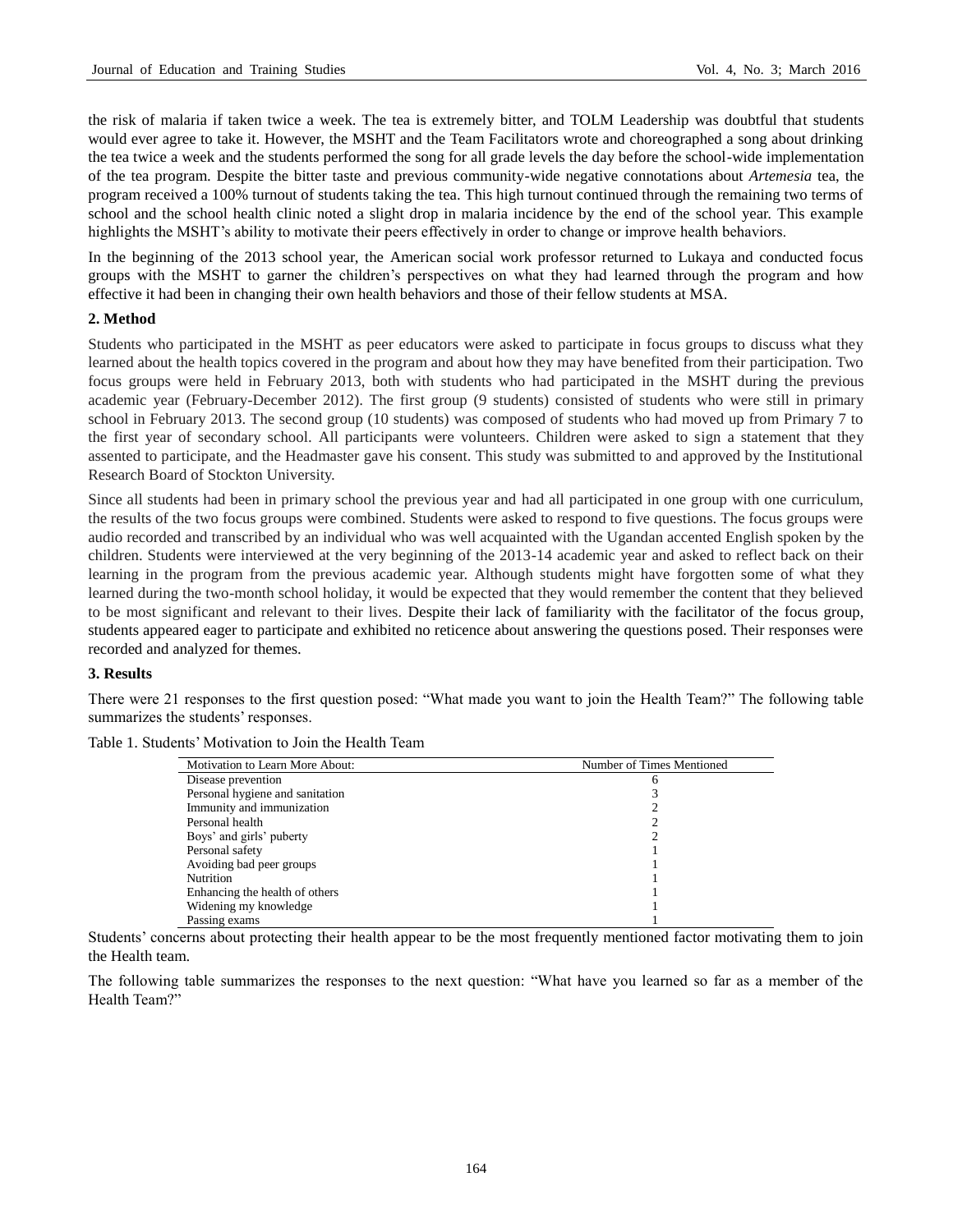#### Table 2. What Children Reported Learning

| <b>Health Topics</b>                                        | Number of Times Mentioned |
|-------------------------------------------------------------|---------------------------|
| Disease prevention                                          |                           |
| (Students mentioned malaria, AIDS, and diarrheal diseases.) |                           |
| Immunity and Immunization                                   |                           |
| Hygiene & Sanitation                                        |                           |
| Boys' and Girls' Puberty                                    |                           |
| Personal Safety and Avoiding Bad Peer Groups                |                           |
| Nutrition and Dietary Supplementation                       |                           |

It is not surprising that students remembered the content about preventing disease. Disease has affected and continues to affect their lives significantly. A large proportion of the children has lost one or both parents to disease, especially AIDS. Most of the children have suffered from bouts of malaria, and some have seen friends hospitalized or die from this widespread disease.

Students were asked whether they had changed anything about caring for their own health since becoming part of the MSHT and also whether they had observed changes in the behaviors of other students in the school in response to the peer-to-peer health education.

|  |  | Table 3. Changes Reported in MSHT Participants and in Other MSA Students |  |  |
|--|--|--------------------------------------------------------------------------|--|--|
|  |  |                                                                          |  |  |

| <b>Behavior Change</b>                                                      | Change in Own<br>Behavior | Reported Change in<br><b>Behavior of Other</b><br>Students |
|-----------------------------------------------------------------------------|---------------------------|------------------------------------------------------------|
| No longer sharing sharp objects or clothing with others (to avoid spreading |                           |                                                            |
| infections)                                                                 |                           |                                                            |
| Now avoiding bad peer groups                                                |                           |                                                            |
| Now drinking Artemesia tea (to prevent malaria)                             |                           |                                                            |
| Now always sleeping under a mosquito net (to avoid malaria)                 |                           |                                                            |
| Now always washing hands (to avoid germs)                                   |                           |                                                            |
| Now drinking only boiled or treated water                                   |                           |                                                            |
| Now able to help a friend understand the changes in puberty                 |                           |                                                            |
| Now cutting finger nails (to avoid germs)                                   |                           |                                                            |
| Now washing (bathing) regularly                                             |                           |                                                            |
| Now combing hair or shaving heads (to avoid head lice)                      |                           |                                                            |
| Now eating a balanced diet                                                  |                           |                                                            |

As can be seen by the above table, the children reported not only that they had changed their own health behaviors in response to learning the lessons of the health curriculum but that their peers in the school had changed their behaviors as well.

The methodology used (focus groups) was not able to measure the extent of the changes reported by the children, but if any credence is to be given to the enthusiasm and certainty with which the students reported changes in themselves and their fellow students, the change was meaningful. Key stakeholders, such as the program facilitators, also were able to identify several areas of improvement in the health and well-being of MSA students. One of the Health Team facilitators reported that health information learned in the program is disseminated both formally (e.g., through the posters, songs, poems, and dramas that had been developed to get health lessons across) but also informally as children interact with peers in the classrooms, on the playground, or around the latrines. In addition, children involved in the program began demanding higher health regulations at home, for instance washing food before eating anything raw and boiling water before drinking. A number of parents had resisted immunizing their children due to a mistaken notion that immunization can cause disease. Listening to their children convey facts about immunization caused some parents to change their minds and immunize their children. Reports of these informal acts of peer health education occurred on a weekly basis from fellow students, MSA teachers and staff, and several MSA parents.

#### **4. Discussion**

This preliminary, informal study of a peer health education program conducted in a Ugandan primary school suggests that children are not only learning important lessons about disease prevention, hygiene, sanitation, personal safety and avoiding bad peer relationships, puberty, and nutrition, but they are changing their own behavior and the behavior of their peers. As discussed earlier in this paper, researchers have demonstrated the strength of peer-led health education programs in enhancing health knowledge and changing health behaviors in adolescents in many countries, the efficacy of health education in preventing the spread of disease in Uganda, and the value of peer education using drama and popular culture in Ugandan secondary schools. The research described in this paper suggests that peer education using the arts can also be successfully used at the *primary* school level in Uganda (and perhaps elsewhere) to change health behaviors.

It is notable that this program was created by a partnership between an American volunteer with a community health education background and a team of Ugandan teachers and nurses, who found a way to work together across cultural